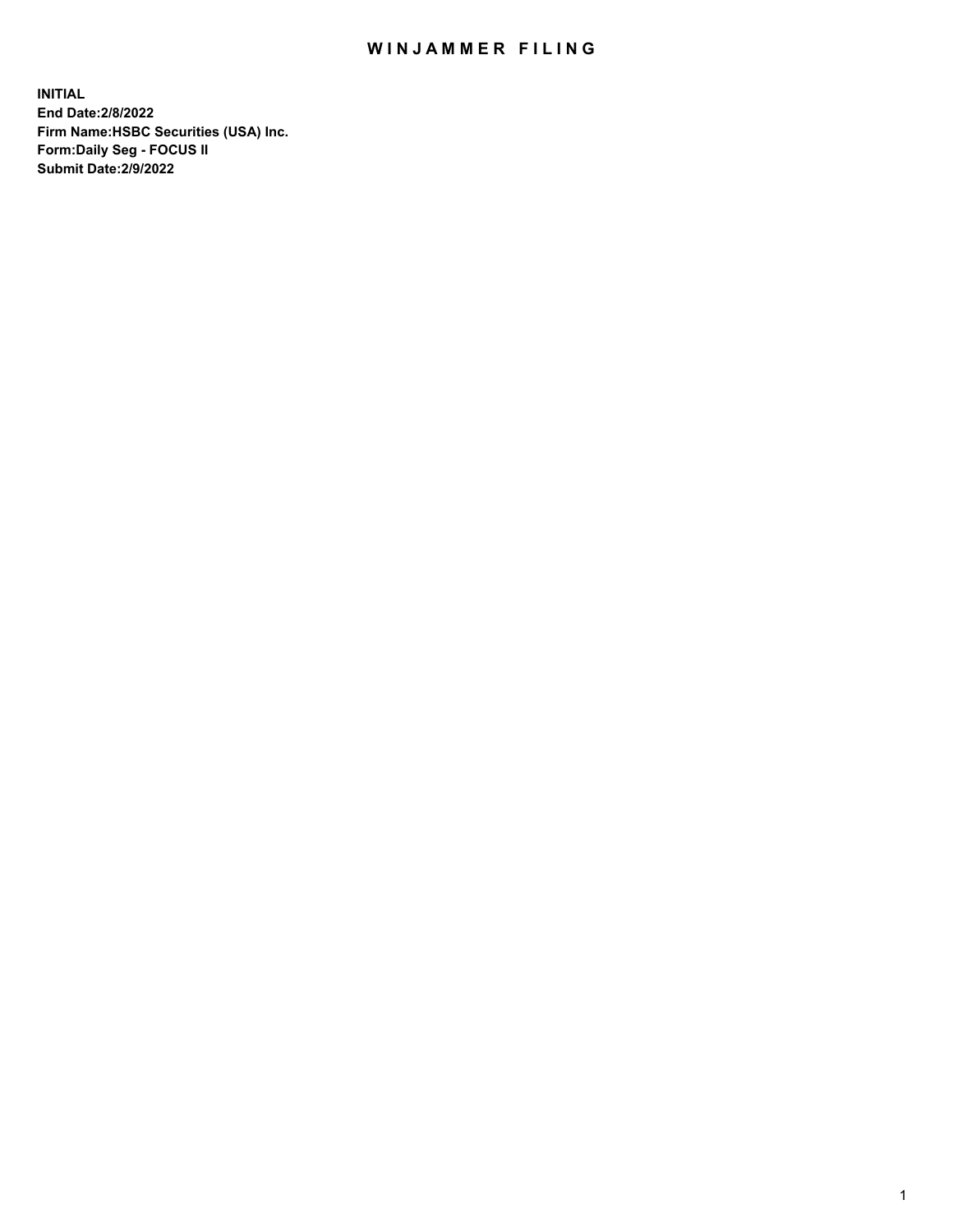**INITIAL End Date:2/8/2022 Firm Name:HSBC Securities (USA) Inc. Form:Daily Seg - FOCUS II Submit Date:2/9/2022 Daily Segregation - Cover Page**

| Name of Company                                                                                                                                                                                                                                                                                                                | <b>HSBC Securities (USA) Inc.</b>                          |
|--------------------------------------------------------------------------------------------------------------------------------------------------------------------------------------------------------------------------------------------------------------------------------------------------------------------------------|------------------------------------------------------------|
| <b>Contact Name</b>                                                                                                                                                                                                                                                                                                            | <b>Michael Vacca</b>                                       |
| <b>Contact Phone Number</b>                                                                                                                                                                                                                                                                                                    | 212-525-6445                                               |
| <b>Contact Email Address</b>                                                                                                                                                                                                                                                                                                   | michael.vacca@us.hsbc.com                                  |
| FCM's Customer Segregated Funds Residual Interest Target (choose one):<br>a. Minimum dollar amount: ; or<br>b. Minimum percentage of customer segregated funds required:% ; or<br>c. Dollar amount range between: and; or<br>d. Percentage range of customer segregated funds required between:% and%.                         | 96,000,000<br><u>0</u><br>0 <sub>0</sub><br>0 <sub>0</sub> |
| FCM's Customer Secured Amount Funds Residual Interest Target (choose one):<br>a. Minimum dollar amount: ; or<br>b. Minimum percentage of customer secured funds required:%; or<br>c. Dollar amount range between: and; or<br>d. Percentage range of customer secured funds required between:% and%.                            | 15,000,000<br><u>0</u><br>0 <sub>0</sub><br>00             |
| FCM's Cleared Swaps Customer Collateral Residual Interest Target (choose one):<br>a. Minimum dollar amount: ; or<br>b. Minimum percentage of cleared swaps customer collateral required:% ; or<br>c. Dollar amount range between: and; or<br>d. Percentage range of cleared swaps customer collateral required between:% and%. | 75,000,000<br><u>0</u><br><u>00</u><br>00                  |

Attach supporting documents CH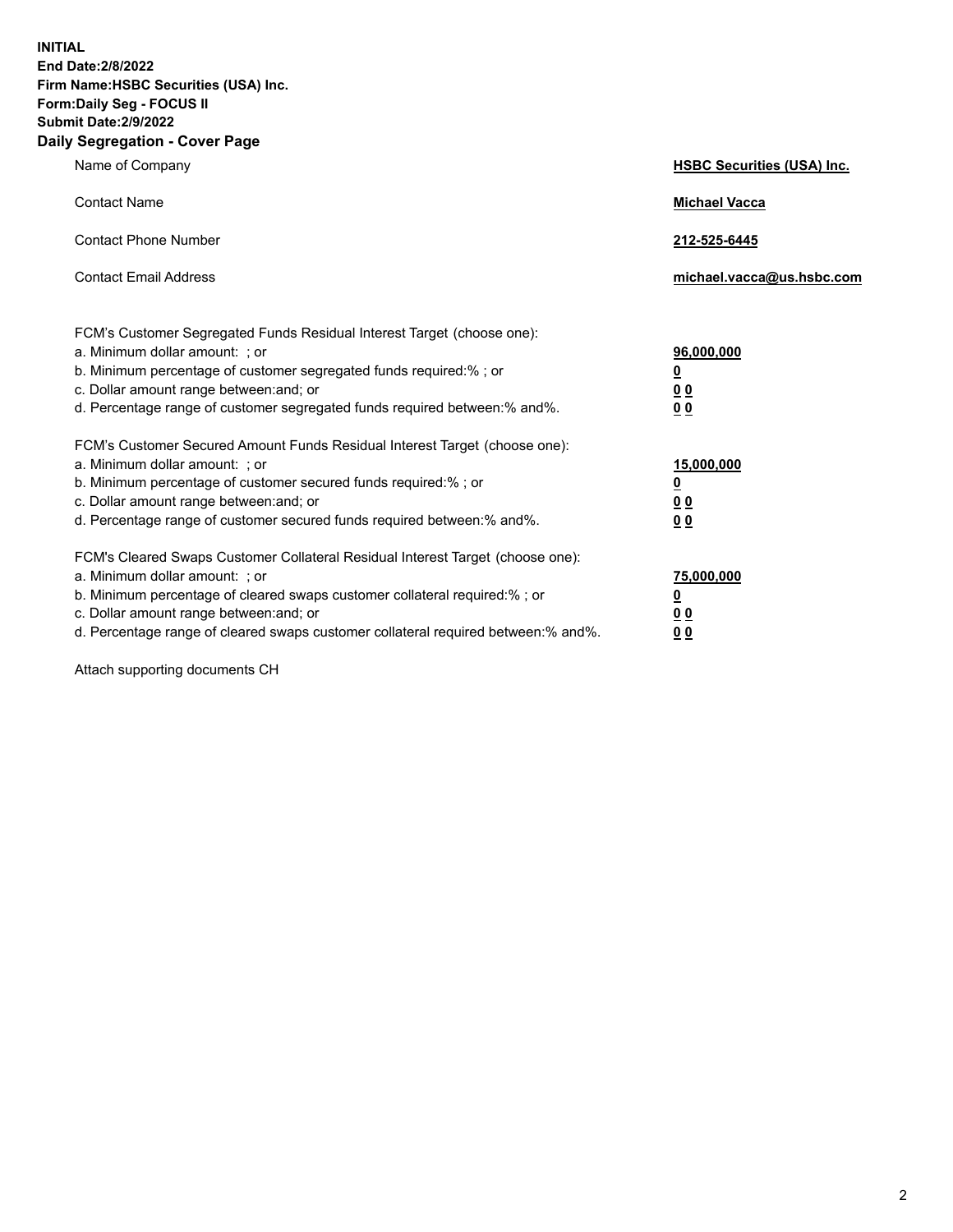**INITIAL End Date:2/8/2022 Firm Name:HSBC Securities (USA) Inc. Form:Daily Seg - FOCUS II Submit Date:2/9/2022 Daily Segregation - Secured Amounts** Foreign Futures and Foreign Options Secured Amounts Amount required to be set aside pursuant to law, rule or regulation of a foreign government or a rule of a self-regulatory organization authorized thereunder **0** [7305] 1. Net ledger balance - Foreign Futures and Foreign Option Trading - All Customers A. Cash **93,069,203** [7315] B. Securities (at market) **40,491,796** [7317] 2. Net unrealized profit (loss) in open futures contracts traded on a foreign board of trade **27,016,625** [7325] 3. Exchange traded options a. Market value of open option contracts purchased on a foreign board of trade **0** [7335] b. Market value of open contracts granted (sold) on a foreign board of trade **0** [7337] 4. Net equity (deficit) (add lines 1. 2. and 3.) **160,577,624** [7345] 5. Account liquidating to a deficit and account with a debit balances - gross amount **463,151** [7351] Less: amount offset by customer owned securities **-453,537** [7352] **9,614** [7354] 6. Amount required to be set aside as the secured amount - Net Liquidating Equity Method (add lines 4 and 5) **160,587,238** [7355] 7. Greater of amount required to be set aside pursuant to foreign jurisdiction (above) or line 6. **160,587,238** [7360] FUNDS DEPOSITED IN SEPARATE REGULATION 30.7 ACCOUNTS 1. Cash in banks A. Banks located in the United States **4,770,015** [7500] B. Other banks qualified under Regulation 30.7 **0** [7520] **4,770,015** [7530] 2. Securities A. In safekeeping with banks located in the United States **40,491,796** [7540] B. In safekeeping with other banks qualified under Regulation 30.7 **0** [7560] **40,491,796** [7570] 3. Equities with registered futures commission merchants A. Cash **0** [7580] B. Securities **0** [7590] C. Unrealized gain (loss) on open futures contracts **0** [7600] D. Value of long option contracts **0** [7610] E. Value of short option contracts **0** [7615] **0** [7620] 4. Amounts held by clearing organizations of foreign boards of trade A. Cash **0** [7640] B. Securities **0** [7650] C. Amount due to (from) clearing organization - daily variation **0** [7660] D. Value of long option contracts **0** [7670] E. Value of short option contracts **0** [7675] **0** [7680] 5. Amounts held by members of foreign boards of trade A. Cash **116,549,608** [7700] B. Securities **0** [7710] C. Unrealized gain (loss) on open futures contracts **27,016,625** [7720] D. Value of long option contracts **0** [7730] E. Value of short option contracts **0** [7735] **143,566,233** [7740] 6. Amounts with other depositories designated by a foreign board of trade **0** [7760] 7. Segregated funds on hand **0** [7765] 8. Total funds in separate section 30.7 accounts **188,828,044** [7770] 9. Excess (deficiency) Set Aside for Secured Amount (subtract line 7 Secured Statement Page 1 from Line 8) **28,240,806** [7380] 10. Management Target Amount for Excess funds in separate section 30.7 accounts **15,000,000** [7780] 11. Excess (deficiency) funds in separate 30.7 accounts over (under) Management Target **13,240,806** [7785]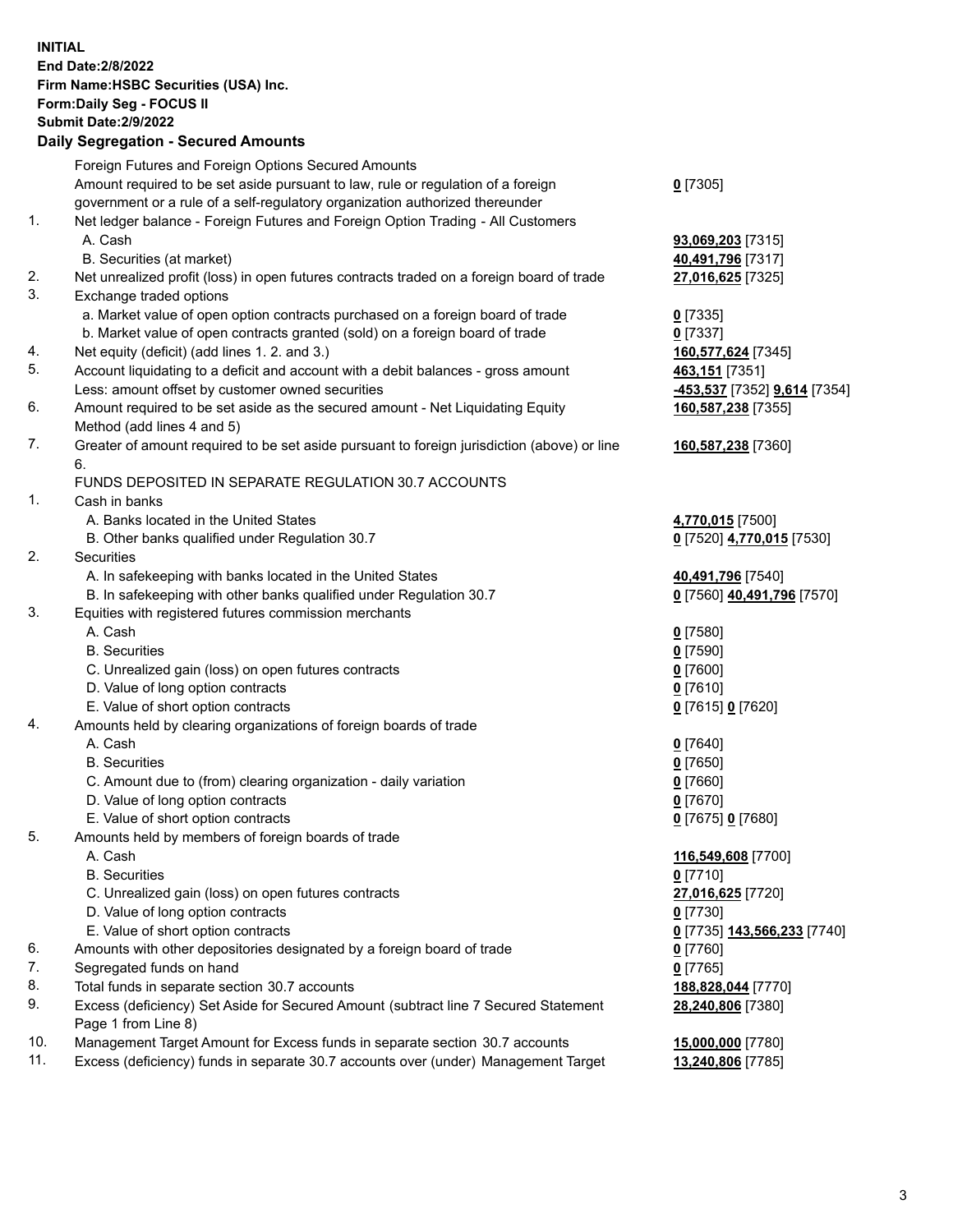|     | <b>INITIAL</b><br>End Date: 2/8/2022                                                           |                               |
|-----|------------------------------------------------------------------------------------------------|-------------------------------|
|     | Firm Name: HSBC Securities (USA) Inc.                                                          |                               |
|     | <b>Form:Daily Seg - FOCUS II</b>                                                               |                               |
|     | <b>Submit Date: 2/9/2022</b>                                                                   |                               |
|     | Daily Segregation - Segregation Statement                                                      |                               |
|     |                                                                                                |                               |
|     | SEGREGATION REQUIREMENTS (Section 4d(2) of the CEAct)                                          |                               |
| 1.  | Net ledger balance                                                                             |                               |
|     | A. Cash                                                                                        | 2,902,110,356 [7010]          |
|     | B. Securities (at market)                                                                      | 847,231,752 [7020]            |
| 2.  | Net unrealized profit (loss) in open futures contracts traded on a contract market             | -677,820,123 [7030]           |
| 3.  | Exchange traded options                                                                        |                               |
|     | A. Add market value of open option contracts purchased on a contract market                    | <u>1,546,297,522</u> [7032]   |
|     | B. Deduct market value of open option contracts granted (sold) on a contract market            | <u>-286,467,988</u> [7033]    |
| 4.  | Net equity (deficit) (add lines 1, 2 and 3)                                                    | 4,331,351,519 [7040]          |
| 5.  | Accounts liquidating to a deficit and accounts with                                            |                               |
|     | debit balances - gross amount                                                                  | 50,630,022 [7045]             |
| 6.  | Less: amount offset by customer securities                                                     | -50,630,022 [7047] 0 [7050]   |
|     | Amount required to be segregated (add lines 4 and 5)                                           | 4,331,351,519 [7060]          |
| 7.  | FUNDS IN SEGREGATED ACCOUNTS                                                                   |                               |
|     | Deposited in segregated funds bank accounts                                                    |                               |
|     | A. Cash                                                                                        | 12,447,846 [7070]             |
|     | B. Securities representing investments of customers' funds (at market)                         | 0 [7080]<br>78,236,150 [7090] |
|     | C. Securities held for particular customers or option customers in lieu of cash (at<br>market) |                               |
| 8.  | Margins on deposit with derivatives clearing organizations of contract markets                 |                               |
|     | A. Cash                                                                                        | 2,271,188,538 [7100]          |
|     | B. Securities representing investments of customers' funds (at market)                         | $0$ [7110]                    |
|     | C. Securities held for particular customers or option customers in lieu of cash (at            | 743,841,674 [7120]            |
|     | market)                                                                                        |                               |
| 9.  | Net settlement from (to) derivatives clearing organizations of contract markets                | 47,498,576 [7130]             |
| 10. | Exchange traded options                                                                        |                               |
|     | A. Value of open long option contracts                                                         | 1,546,297,522 [7132]          |
|     | B. Value of open short option contracts                                                        | -286,467,988 [7133]           |
| 11. | Net equities with other FCMs                                                                   |                               |
|     | A. Net liquidating equity                                                                      | 138,511 [7140]                |
|     | B. Securities representing investments of customers' funds (at market)                         | $0$ [7160]                    |
|     | C. Securities held for particular customers or option customers in lieu of cash (at            | 23,365,234 [7170]             |
|     | market)                                                                                        |                               |
| 12. | Segregated funds on hand                                                                       | 1,788,694 [7150]              |
| 13. | Total amount in segregation (add lines 7 through 12)                                           | 4,438,334,757 [7180]          |
| 14. | Excess (deficiency) funds in segregation (subtract line 6 from line 13)                        | 106,983,238 [7190]            |
| 15. | Management Target Amount for Excess funds in segregation                                       | 96,000,000 [7194]             |

16. Excess (deficiency) funds in segregation over (under) Management Target Amount Excess

**10,983,238** [7198]